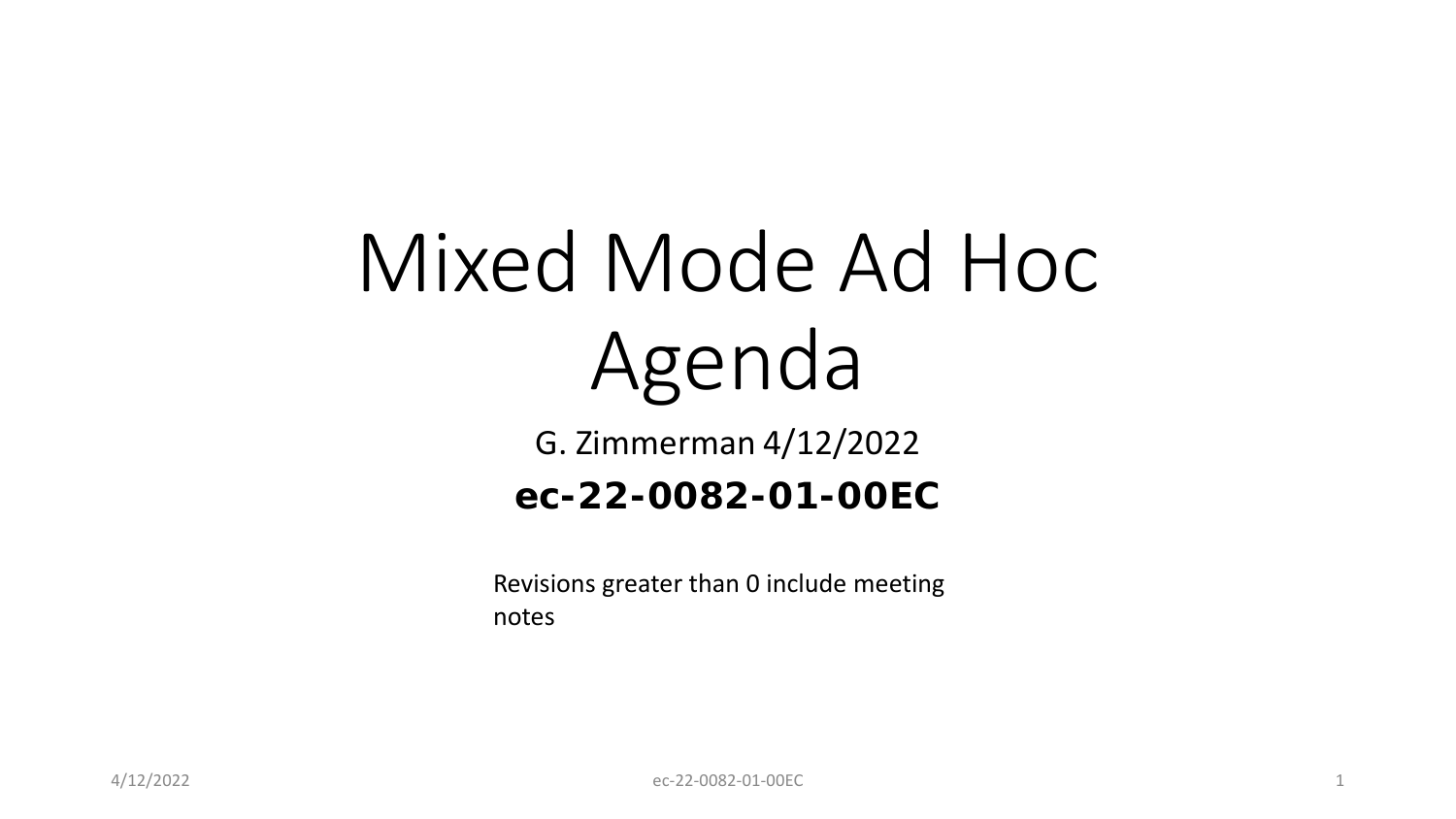# Meeting details/attendance

- Meeting held 1pm-2pm Pacific time, via WebEx
- See attendance at right:
- Chair & Notes: George Zimmerman
- Next meeteing: After May 802 Exec Comm testing of meeting

| <b>First Name Last Name</b> |                      | <b>Affiliation</b>                                                      |
|-----------------------------|----------------------|-------------------------------------------------------------------------|
| Edward                      | Au                   | Huawei                                                                  |
| Clint                       | Chaplin              | <b>SRA</b>                                                              |
| Jodi                        | Haasz                | IEEE-SA                                                                 |
| Chad                        | Jones                | Cisco                                                                   |
| Stephan                     | Kehrer               | Hirschmann                                                              |
| <b>Stuart</b>               | Kerry                | OK-Brit/Self                                                            |
| Andrew                      | <b>Myles</b>         | Cisco                                                                   |
| Mark                        | Nowell               | Cisco                                                                   |
| Glenn                       | Parsons              | Ericsson                                                                |
| Al                          | Petrick              | Skyworks                                                                |
| Clint                       | Powell               | Meta                                                                    |
| Max                         | Riegel               | <b>Nokia</b>                                                            |
| Benjamin                    | Rolfe                | <b>BCA</b>                                                              |
| Lisa                        | Ronmark              | Face-to-Face Events                                                     |
| Jon                         | Rosdahl              | Qualcomm                                                                |
| Jessy                       | Rouyer               | <b>Nokia</b>                                                            |
| <b>Steve</b>                | Shellhammer          | Qualcomm                                                                |
| Dawn                        | Slykhouse            | Face-to-Face Events                                                     |
| Robert                      | Stacey               | Intel                                                                   |
| George                      | Zimmerman<br>(Chair) | CME Consulting / ADI, APL Group, Cisco,<br>CommScope, Marvell, SenTekSe |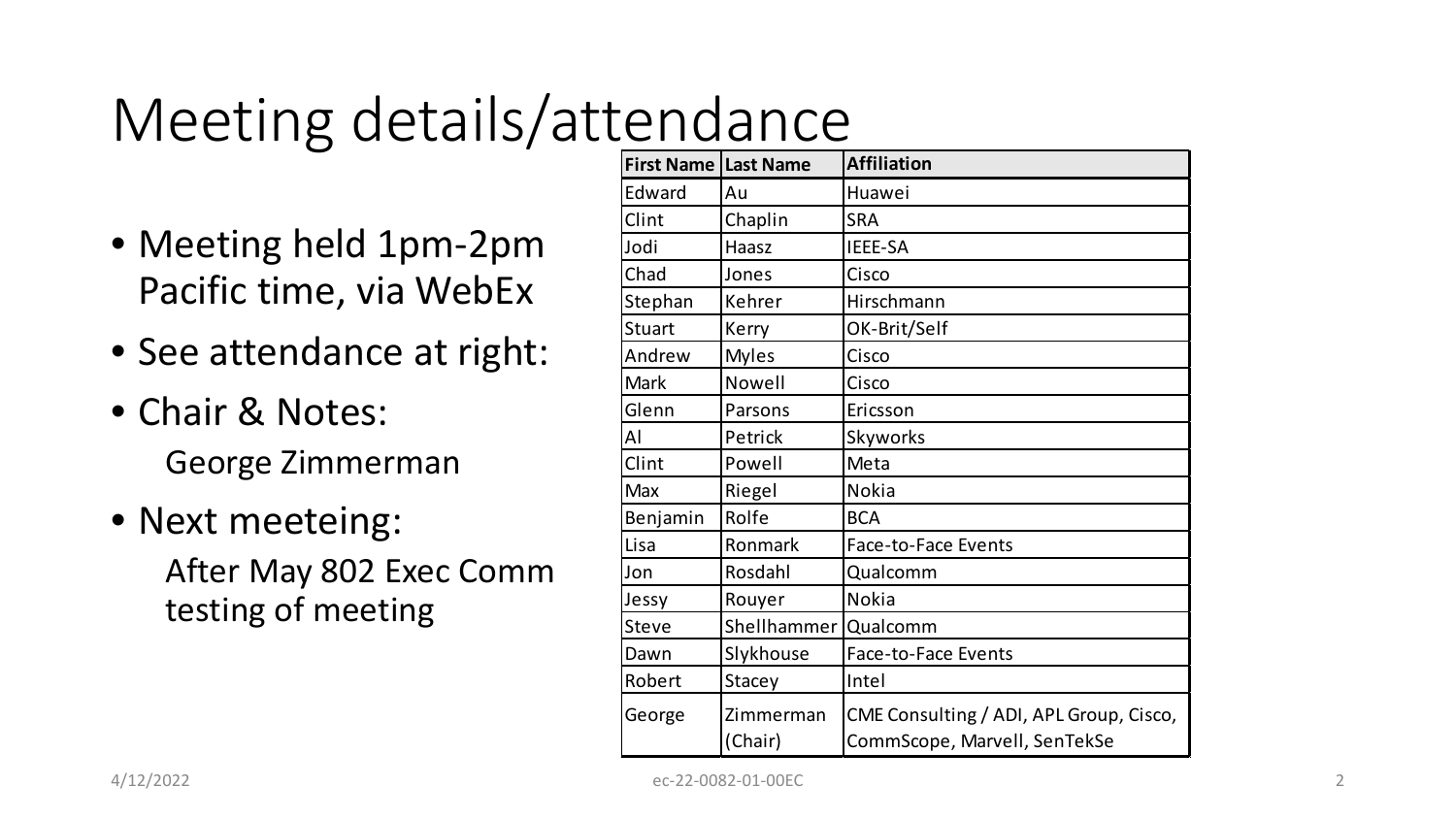# Meeting Goals

- Communicate July meeting mixed-mode plans
- Identify volunteer interfaces (e.g. computer adapters) needed
- Identify key points of volunteer training
- Identify any key points to test on EC dry run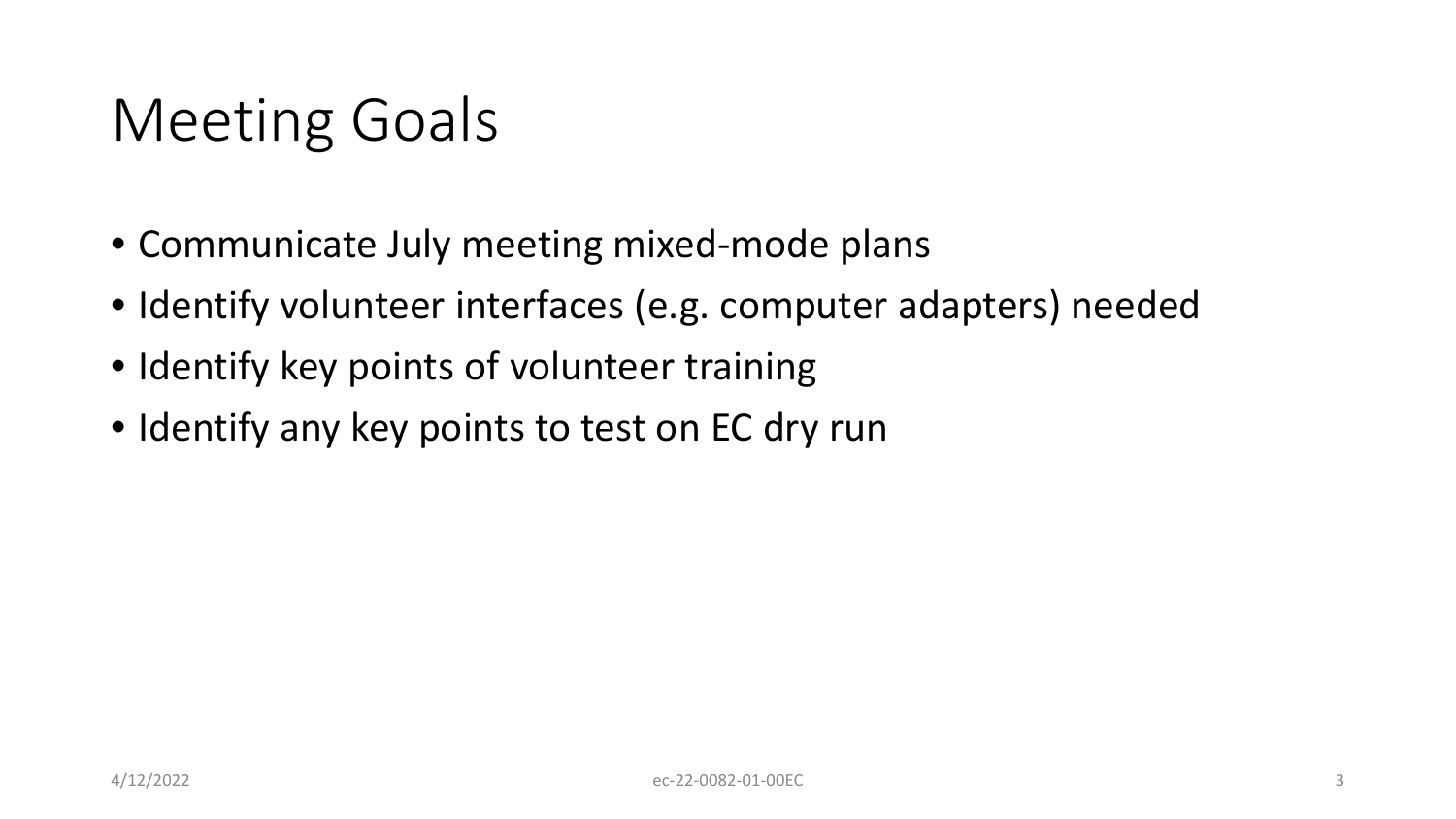Assumptions – from Guidelines doc Reminder from prior work…

- 'Webcast live meeting' model (Not 'Co-located virtual)
	- Guiding principle including remote participants should minimally impact the nature of the face-to-face meeting
- Leave long-term decisions open
	- Not discussing in this meeting
- Leave policy decisions for the EC if they wish to set them
	- Not discussing in this meeting
- Rely on Chair to control the conversation in the room
- Participants can give presentations, question/debate, and vote remotely or in person
	- Chair/mixed-mode manager will monitor & provide access
	- NO VIDEO from room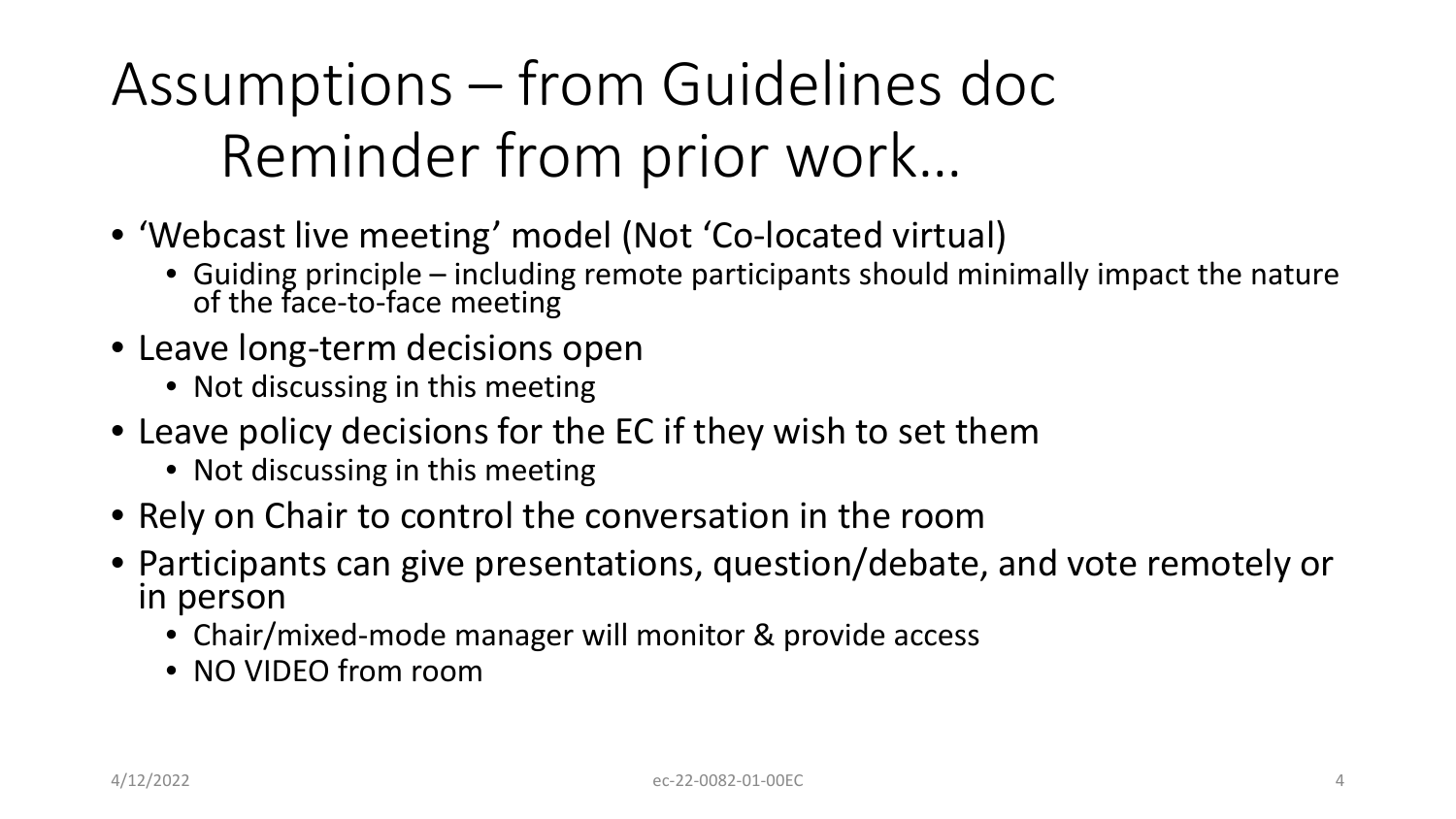### Mixed Mode Meeting requirements - (1)

- 1. Local room requirements:
	- a. hear local participants (some microphones may be needed and the number is per size of room).
	- b. See presentations (projection of central machine or chair's machine for local observation).
	- c. Local Queue management is by lining up to microphone.
	- d. Provide local audio and screen presentation to remote participants (WebEx, Zoom, Proprietary)
	- e. Hear remote participants (audio from remote should seamlessly be injected in the local room.)
	- f. Remote Queue management to be integrated with local participants queue (Chair may need a VP to watch and manage fair queue access)
	- g. Remote presentations need to be presented to Local room. (central machine or chair's machine to project remote shared



Page 8

doc: 802 EC-22/0080rPen).

#### 2022 April IEEE 802 Telecon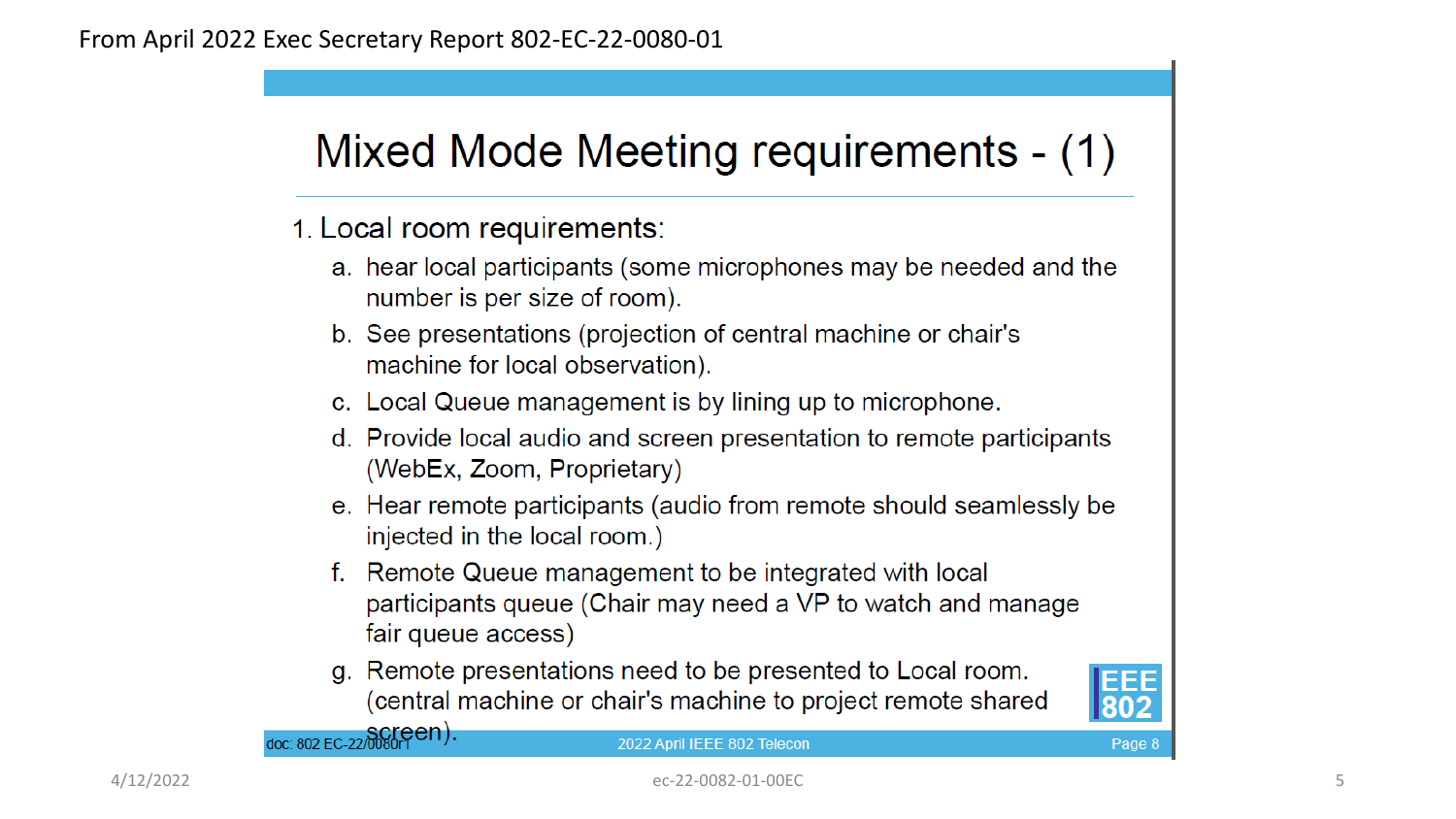### Mixed Mode Meeting requirements- (2)

2. Remote access requirements:

- a. Hear local participants (Local participants need to speak into microphone to ensure injected into remote system)
- b. See Local or Remote presentations (projection of central machine or chair's machine into remote access tool).
- c. Request remote queue (need to indicate desire to speak and be called on when appropriate).
- d. Speak Need to be able to speak to the Local and remote participants
- e. Present Need to be able to have a remote presenter (this can be done by the central machine or chair's machine or sharing of remote screen).



#### 2022 April IEEE 802 Telecon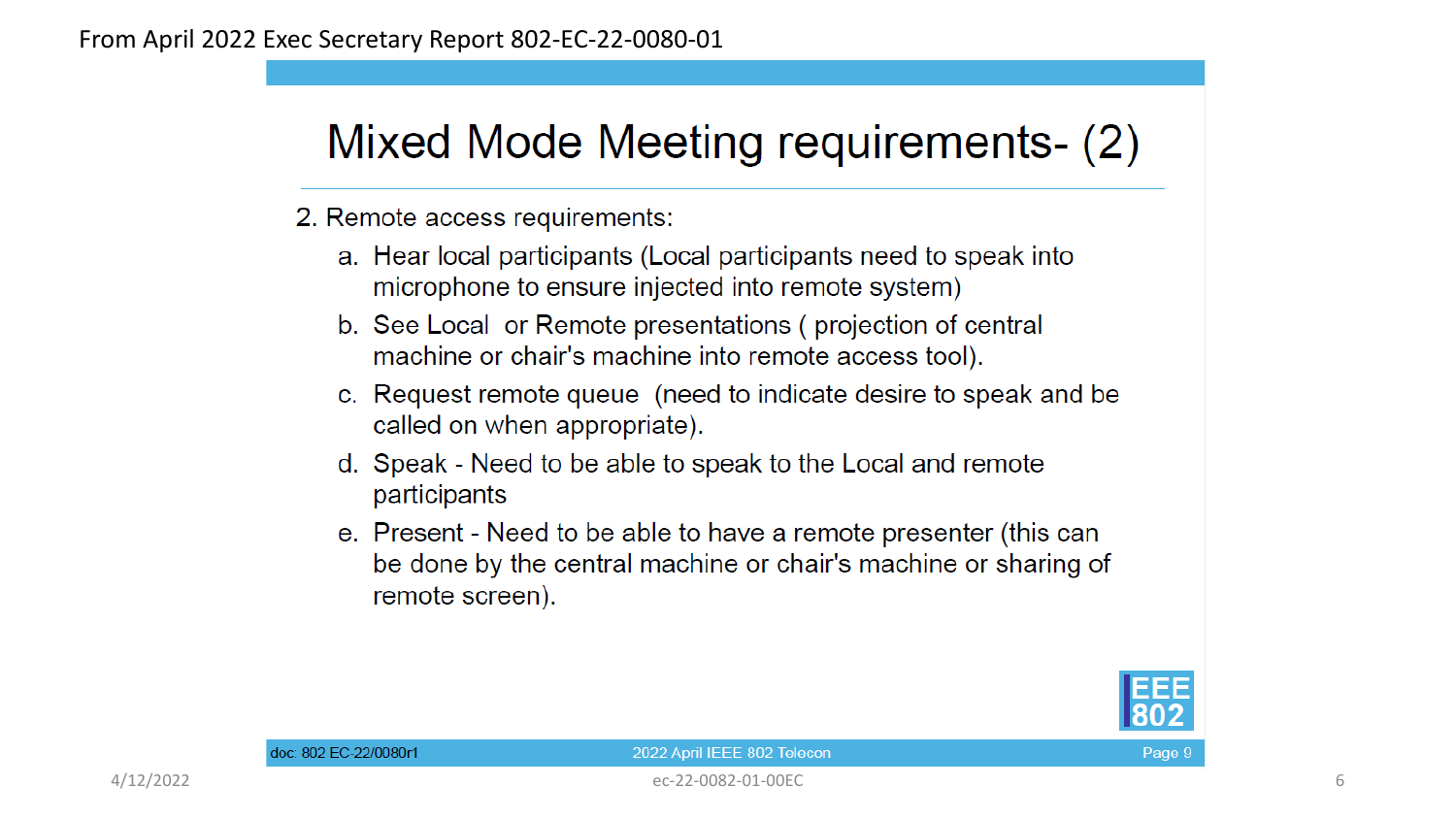### Mixed Mode Meeting requirements - (3)

- 3. General requirements
	- a. Local room to integrate local and remote audio
	- $b<sub>1</sub>$ Local room to have a method of sharing remote info to local screen
	- No requirement for local participants to login to "see" remote  $C<sub>1</sub>$ information.
	- Explicitly preclude local participants from connecting audio to d. prevent audio feedback loop.



Page 10

4/12/2022 ec-22-0082-01-00EC 7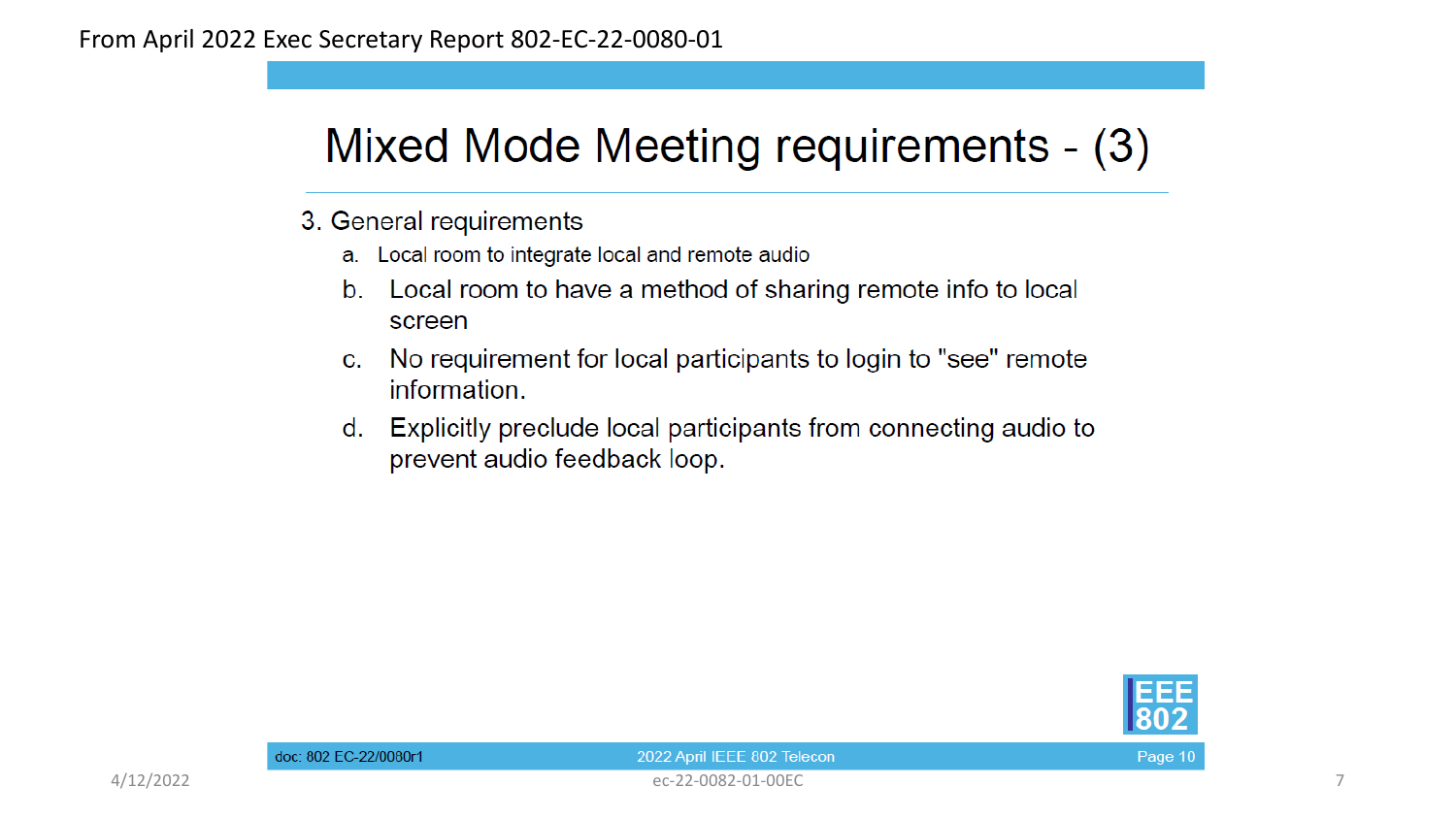### Draft Room Resource Allocation

#### Big meetings (≥ 100, e.g., WG plenaries)

- Head table (4)
- 1 projector/screen
- 2 tables mics
- 1 or 2 floor mics
- Sound system (speakers, sound board, etc.)

Medium meetings (35-100, e.g., Task Forces)

- Head table (2)
- 1 projector/screen
- 1 table mic
- 1 floor mic
- Sound system (speakers, sound board, etc.)

#### Smaller meetings (30 or less)

- U-shaped or board meeting setup
- 1 room microphone
	- Portable or speakerphone-type
- Sound system (speakers, sound board, etc.)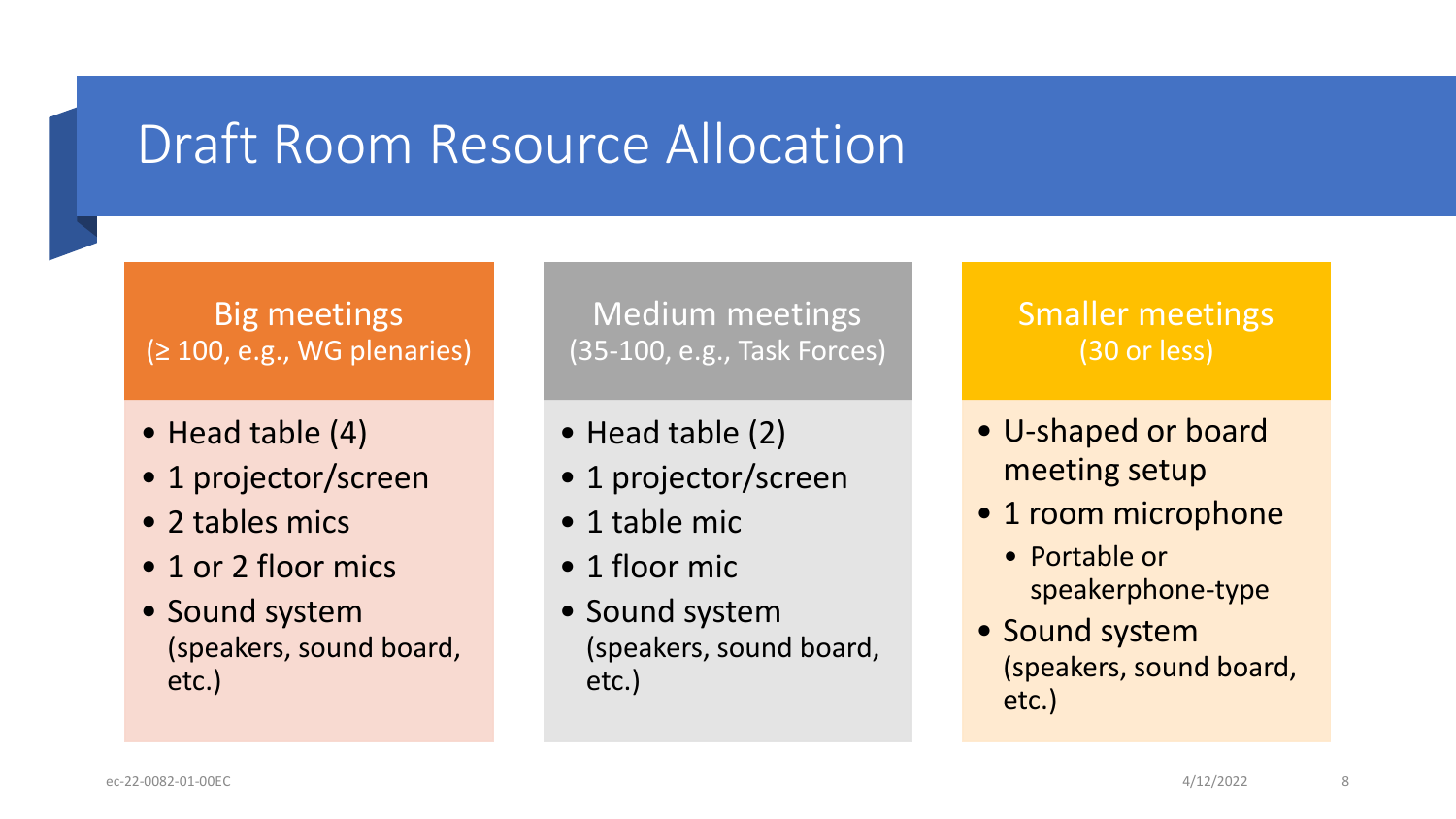# Meeting Details/Presentation/Voting

- WG Chair needs to identify a point person to host the 'room computer' for each meeting (block - e.g., WG, Task Force, etc.)
	- One computer per meeting (block) plugged into the presentation (extra device)
		- Don't want to be switching presenter computers
		- Connected to conference tool
		- Computer interface requirements: HDMI + optional audio-jack (to be finalized)
- WG Chair needs to determine and communicate document upload requirements so that the room computer can access it
	- Preferably with deadline before start of meeting
	- For example upload to mentor, or to chair for posting to website
- WG Chair to decide and communicate rules and logistics for voting and participation (e.g., WG voters only? All in room?)

#### *Please let Face-to-Face, Exec Secretary & Treasurer know any assumed needs*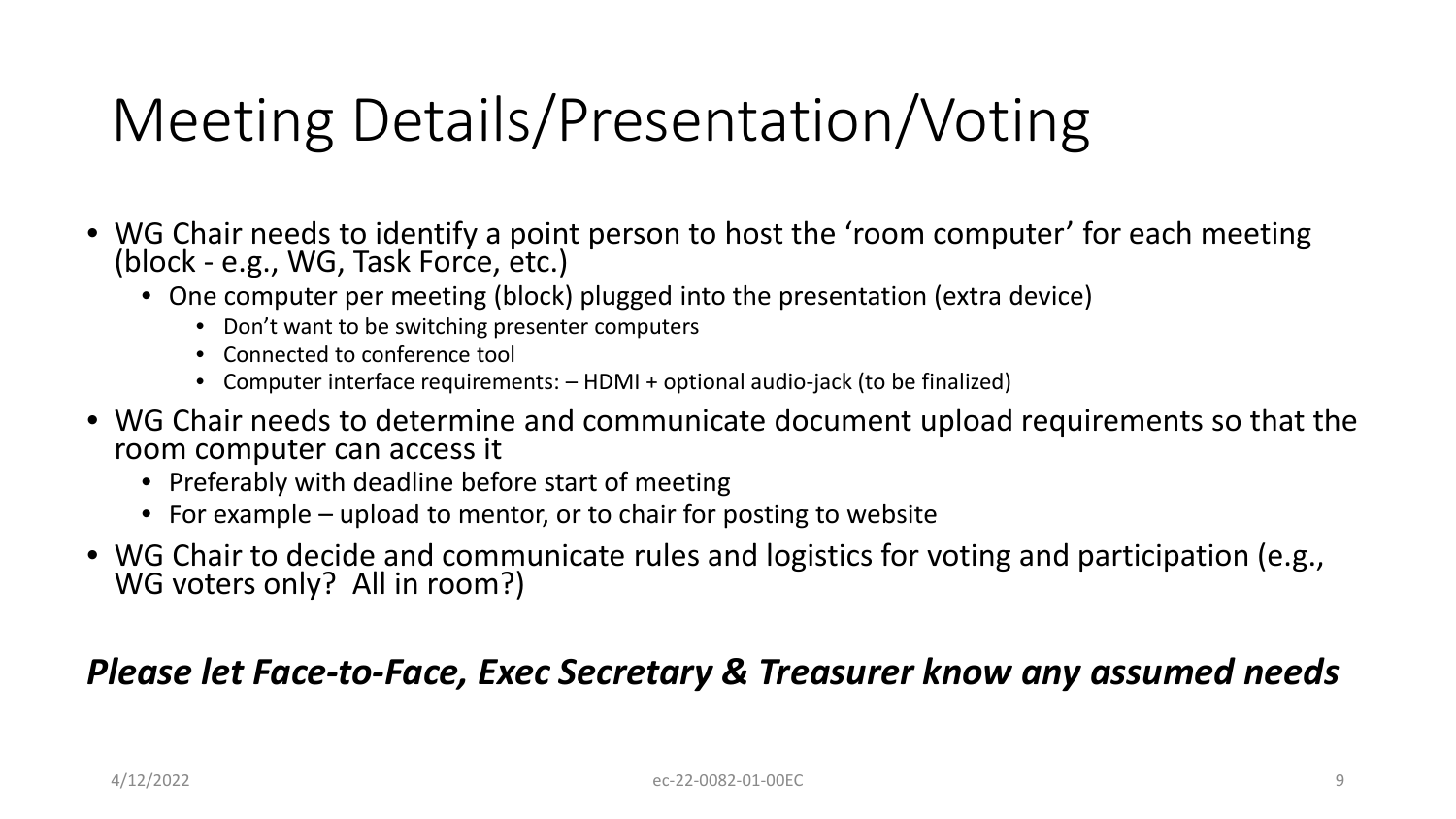# Testing and Training

- Test with EC members on site during May telecon
- Training session with short-deck (provided to WG chairs) in Mid June (try for first week of June)
	- Suggested for meeting leaders (TF chairs, vice chairs, etc.)
	- Discussion of key questions (from discussion):
		- Dedicated PC or facility-provided PC? (or a mix...)
			- Get question out to chairs ASAP, possibly have a small number of laptops just in case…
			- Get specs from site -
		- Test small meeting microphone scenario
		- Test low-cost remotes at site chromebook/ipad/android tablet
		- Individual presenters log into conference tool to present with audio muted on entry or not connected. (try testing with a couple presences)
		- Need to minimize overlaps with some sensitivity to potential leaders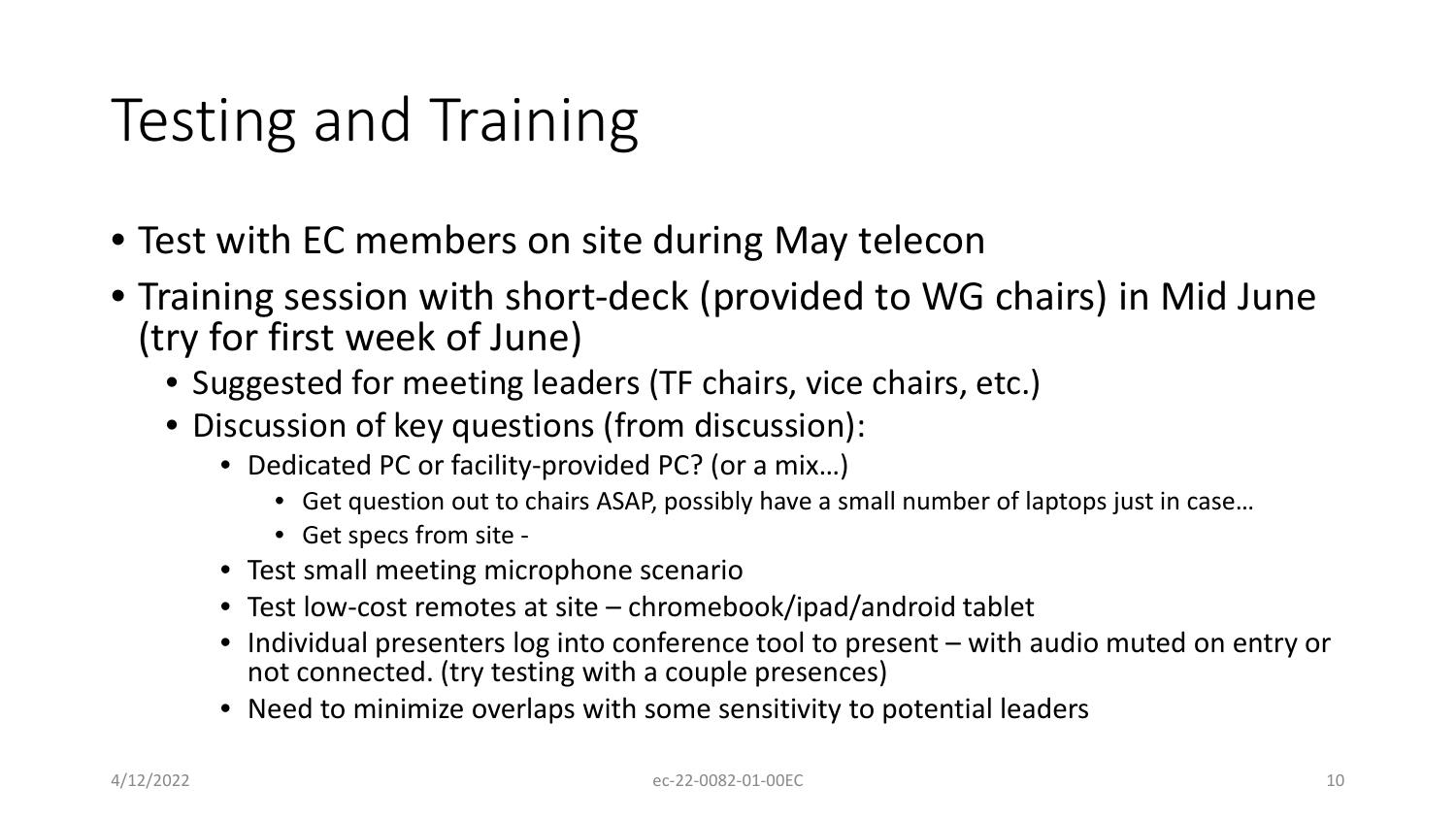# Further Meeting Details

- Subgroup meeting size & needs will need to be set in advance of the meeting
	- Poll your groups... \* need typical, not worst-case
	- Communicate to your Working Group's meeting planning representative
	- Need soon... Email forthcoming to WG chairs